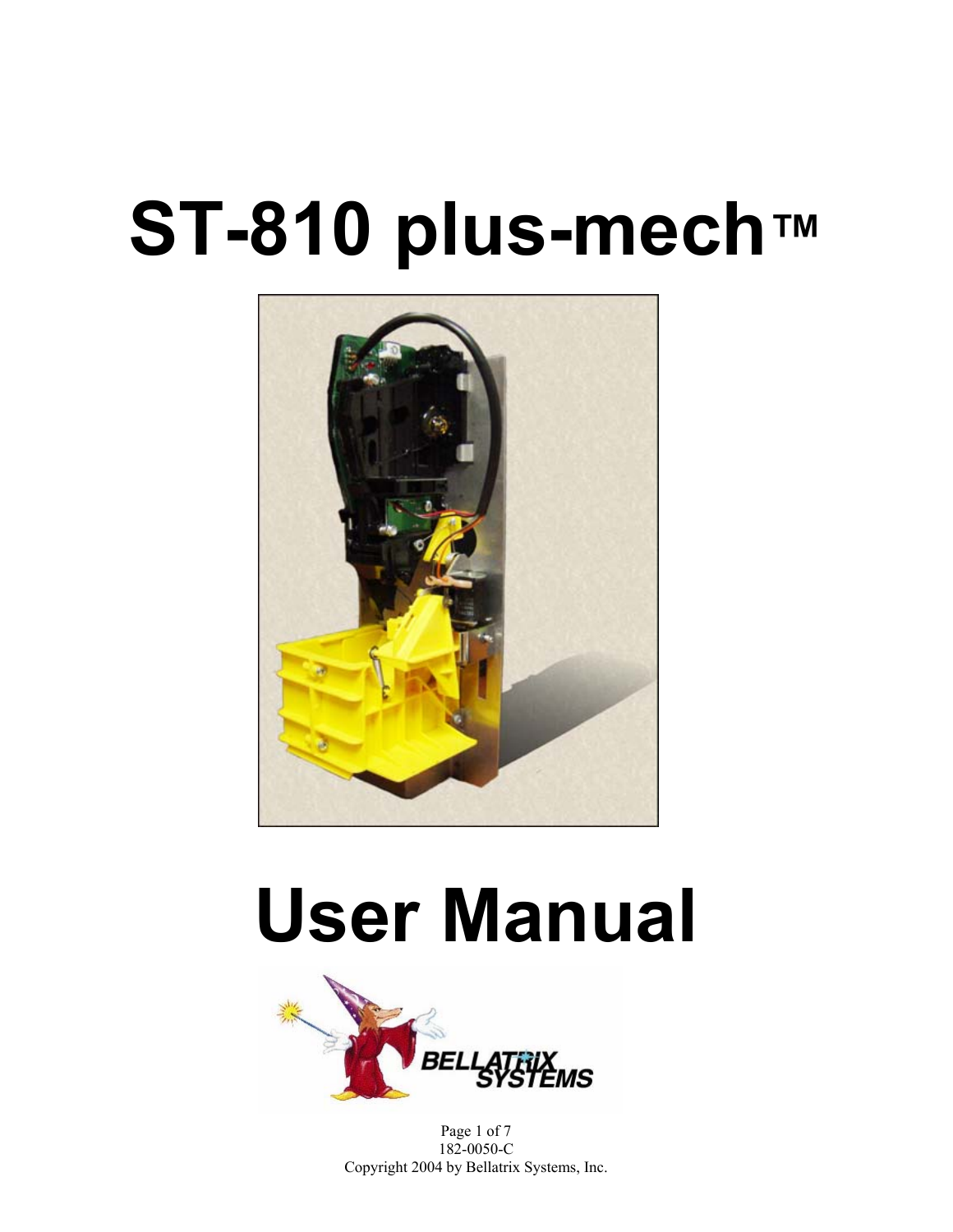The ST-810 plus-mech is designed to fit into your current TK style newsrack. The ST-810 plusmech accepts nickels, dimes, quarters and dollar coins. It will not accept pennies or half-dollar coins.

## **Contacting Technical Support**

Technical support is available through Bellatrix Systems, Inc. at 1-800-451-9753 Monday through Friday from 8:00am to 5:00pm Pacific Time.

#### **Installation**

#### **Recommended Installation Tools**

Medium size pliers Nut driver, size 3/8-inch

The ST-810 plus-mech fits into newsracks on the same mounting system as the ST-211 and mechanical TK totalizer units.

#### **Removal of Existing Coin Mechanism**

- 1. Open the rack head.
- 2. Remove the coin tray to prevent damage during installation.
- 3. Open the newsrack paper door and lock it open.
- 4. Unlatch the existing totalizer and remove it from the newsrack.

# **Changing the Door Tongue**

The ST-810 plus-mech uses a spring-loaded door tongue that is largely self-adjusting. The existing door tongue will not work with the new ST-810 plus-mech and may damage it if not removed.

- 1. Remove the old door tongue using a 3/8 inch nut driver, saving the nuts and bolts to install the new tongue.
- 2. Mount the new door tongue assembly onto the door.
- 3. Position the tongue at the middle position of adjustment (See figure at right). Tighten the three nuts.

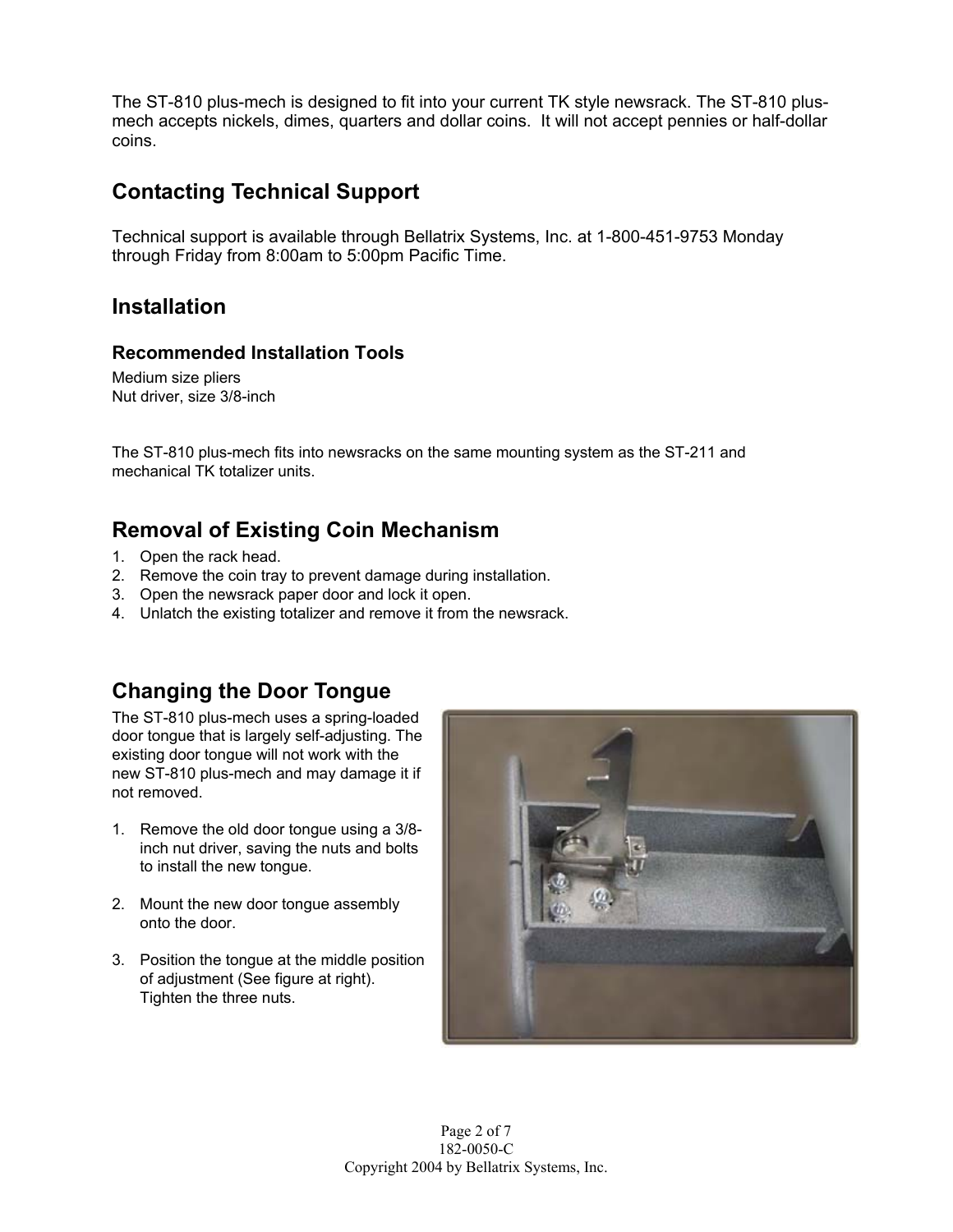# **Installing the ST-810 plus-mech**

- 1. Install the new ST-810 plus-mech on the same mounts used by the old coin mechanism.
- 2. The locking latch is on the upper left corner of the backplate. Slowly close the newsrack door and check that the tongue slides under the metal trip lever housing and snaps up to lock the door. Raise



or lower the tongue if needed.

- 3. Pull on the newsrack door a few times to make sure that it catches properly.
- 4. Check the solenoid and the reset control by pressing the blue reset button on the coin reader assembly. The red LED will flash, the solenoid will fire, and the trip lever will fall and unlock the newsrack door.
- 5. Pull the front door to make sure that it unlocks each time the reset button is pushed. If the door will not open, the tongue may need to be raised or lowered.
- 6. Replace the coin tray inside the newsrack and close the rack head. Do not re-lock the head yet.
- 7. With the rack door and head closed, check the operation of the ST-810 plus-mech.
- 8. Set the prices as described in the section **SETTING PRICES** and test the ST-810 plus-mech with coins. Drop enough coins into the coin slot to **equal** the set price and

verify that the rack opens. Open and shut the paper door.

- 9. Insert another coin (not a penny) that is **less** than the set price and pull on the door to verify that it does not unlock on less than the correct amount of money.
- 10. Press the coin return button to return the coin. Activating the coin return clears the current cash total.
- 11. Installation and testing are complete and the rack head can be locked.

Page 3 of 7 182-0050-C Copyright 2004 by Bellatrix Systems, Inc.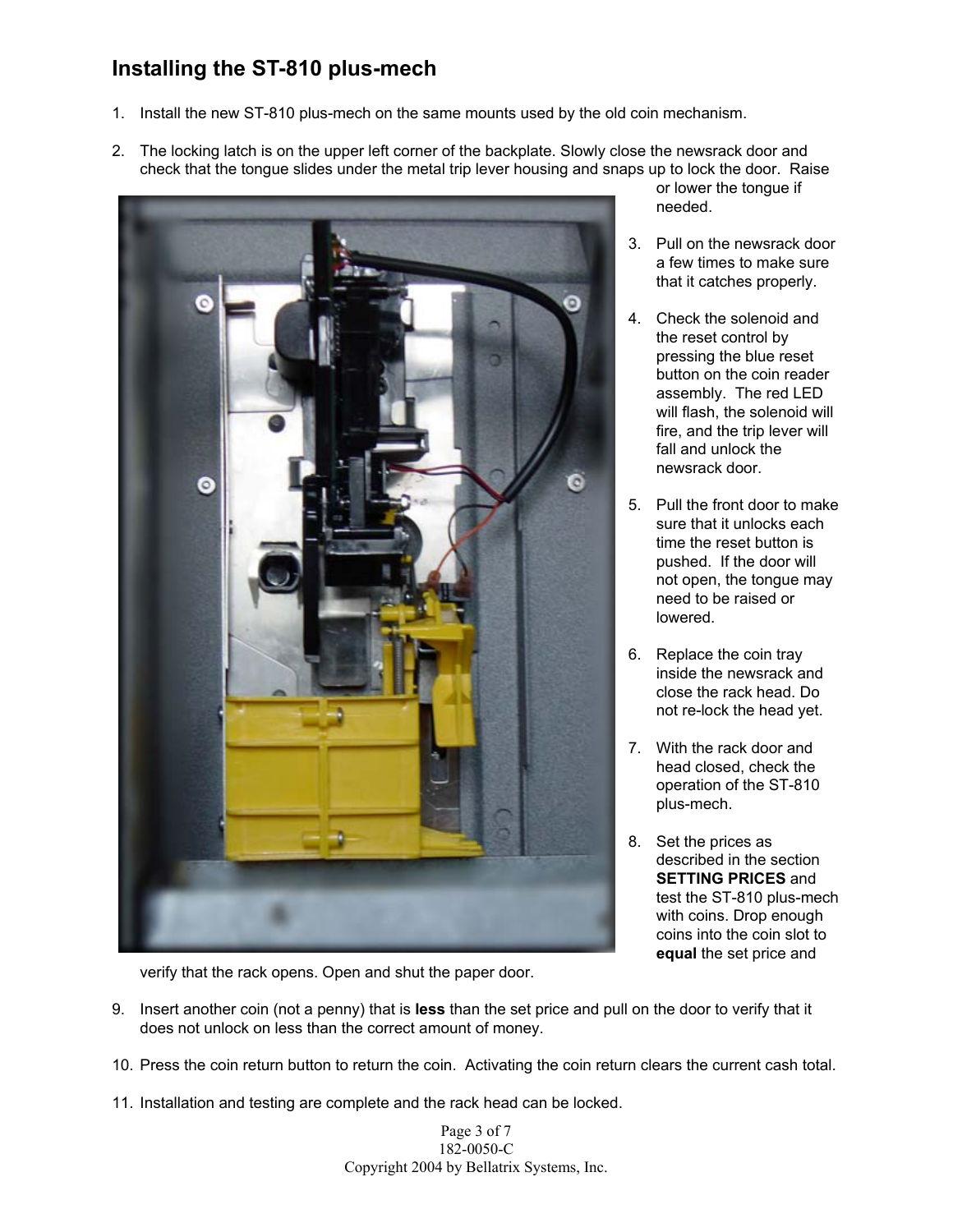# **Setting Prices**

The ST-810 plus-mech can store one or two prices.

## **Setting Two Prices**

- 1. Open the rack head to access the ST-810 plus-mech body.
- 2. Press and hold the blue Reset Button for about five seconds until the red LED lights.
- 3. Release the blue Reset Button and verify that the red LED stays lit.
- 4. Drop the **Large** Price-Set Token into the coin slot.
- 5. Insert coins totaling the new Large Price-Set Token price. For example, if the new price is \$1.50, insert six quarters. *DO NOT PUSH THE RETURN BUTTON*.
- 6. Drop the **Small** Price-Set Token into the coin slot.
- 7. Insert coins totaling the new Small Price-Set Token price. For example, if the new price is \$0.50, insert two quarters.
- 8. Press the Coin Return Button twice. This will load the two new prices into memory, return the coins and tokens, turn off the red LED and unlock the rack.

# **Setting One Price**

- 1. Open the rack head to access the ST-810 plus-mech body.
- 2. Press and hold the blue Reset Button for about five seconds until the red LED lights.
- 3. Release the blue Reset Button and verify that the red LED stays lit.
- 4. Drop coins into the coin slot, totaling the new price. For example, if the new price is \$0.75, insert three quarters.

Press the Coin Return Button twice. This will load the new price into memory, return the coins, turn off the red LED and unlock the rack.

# **Changing Prices**

Changing the current edition price between Daily and Sunday is easy with an ST-810 plus-mech that has been programmed with two prices.

- 1. Drop the Price-Set Token for the desired price into the coin slot. If changing to the Small Token price, insert the Small Price-Set Token. If changing to the Large Token price, insert the Large Price-Set Token.
- 2. Press the Coin Return Button twice. This will change the price, return the Token and unlock the rack.

**Note:** Dropping the Price-Set Token for the price that is currently active or in an ST-810 plusmech that is programmed with only one price will unlock the rack without changing the price. See the section "Unlocking the Rack".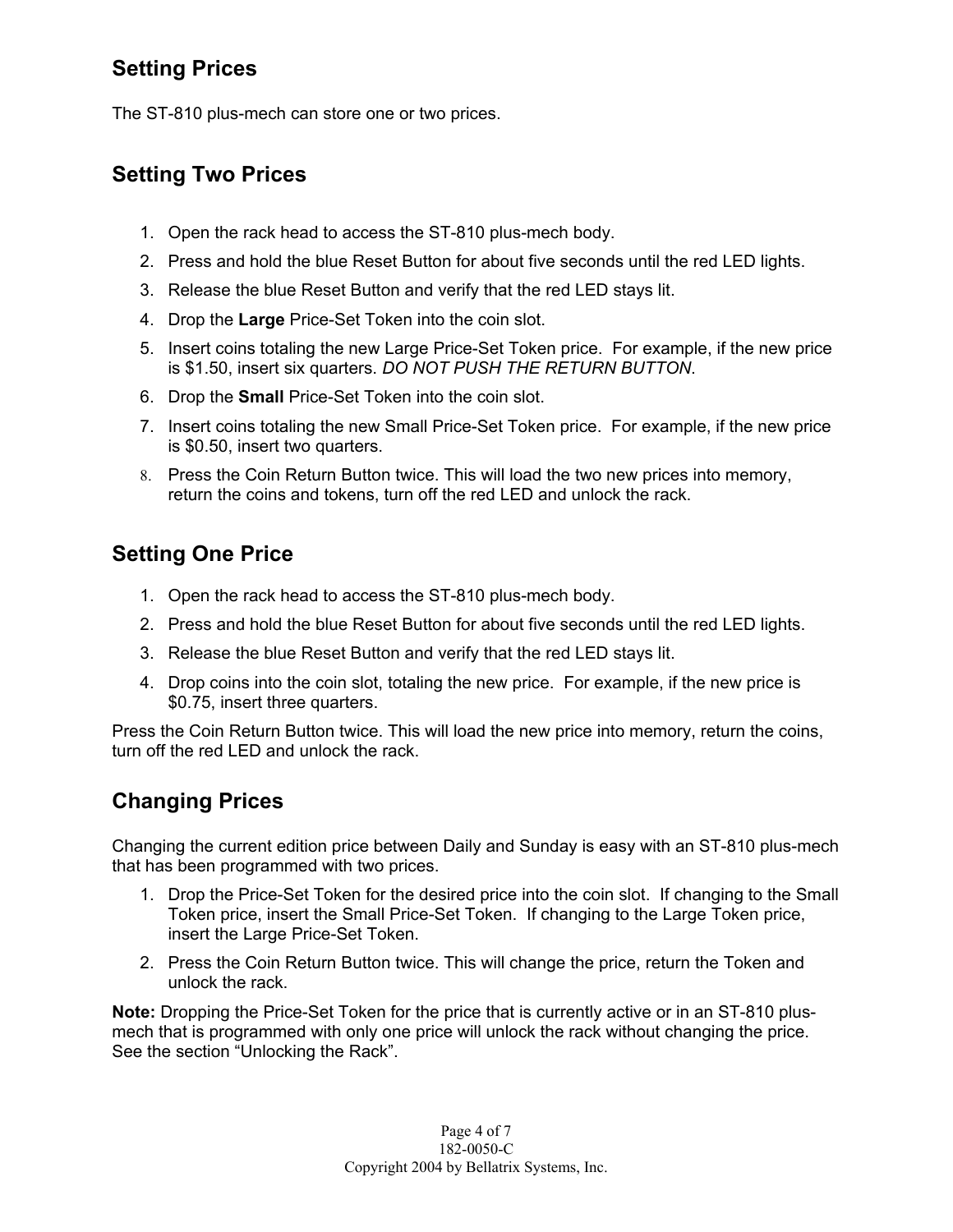# **Unlocking the Rack**

- 1. Dropping the Price-Set Token for the price that is currently active or in an ST-810 plusmech that is programmed with only one price will unlock the rack without changing the price.
- 2. Drop the Price-Set Token for the current price.
- 3. Press the Coin Return Button twice. This will return the Token and unlock the rack.

# **Changing the Battery**

The ST-810 plusmech is designed to maximize battery life. The typical life of the battery is about 4 years under normal operation.

#### **Tools Needed:**

- Small Blade **Screwdriver**
- Duracell Ultra 123 2/3 AA 3- Volt Lithium **Battery**



Gain access to the ST-810 plus-mech body.

Remove the Battery Cover by squeezing the top and bottom to release it and then lifting it off.

Use a small blade screwdriver to gently pry one end of the Battery Clip up.

Remove the Battery Clip.

Remove the battery.

Insert the new battery with the positive end toward the Mounting Plate.

Press the Blue Reset Button (DO NOT hold) to verify that the Red LED flashes once and the Paper-Access Door unlocks.

Reinstall the Battery Clip. Align the ends of the Battery Clip with the slots in the center of the battery holder and push the Battery Clip over the battery until it clicks into place on both ends.

Reinstall the Battery Cover. Align the Battery Cover with the cutout and gently push it in until it snaps in place.

Press the Blue Reset Button again to verify that the Red LED flashes once and the Paper-Access Door unlocks.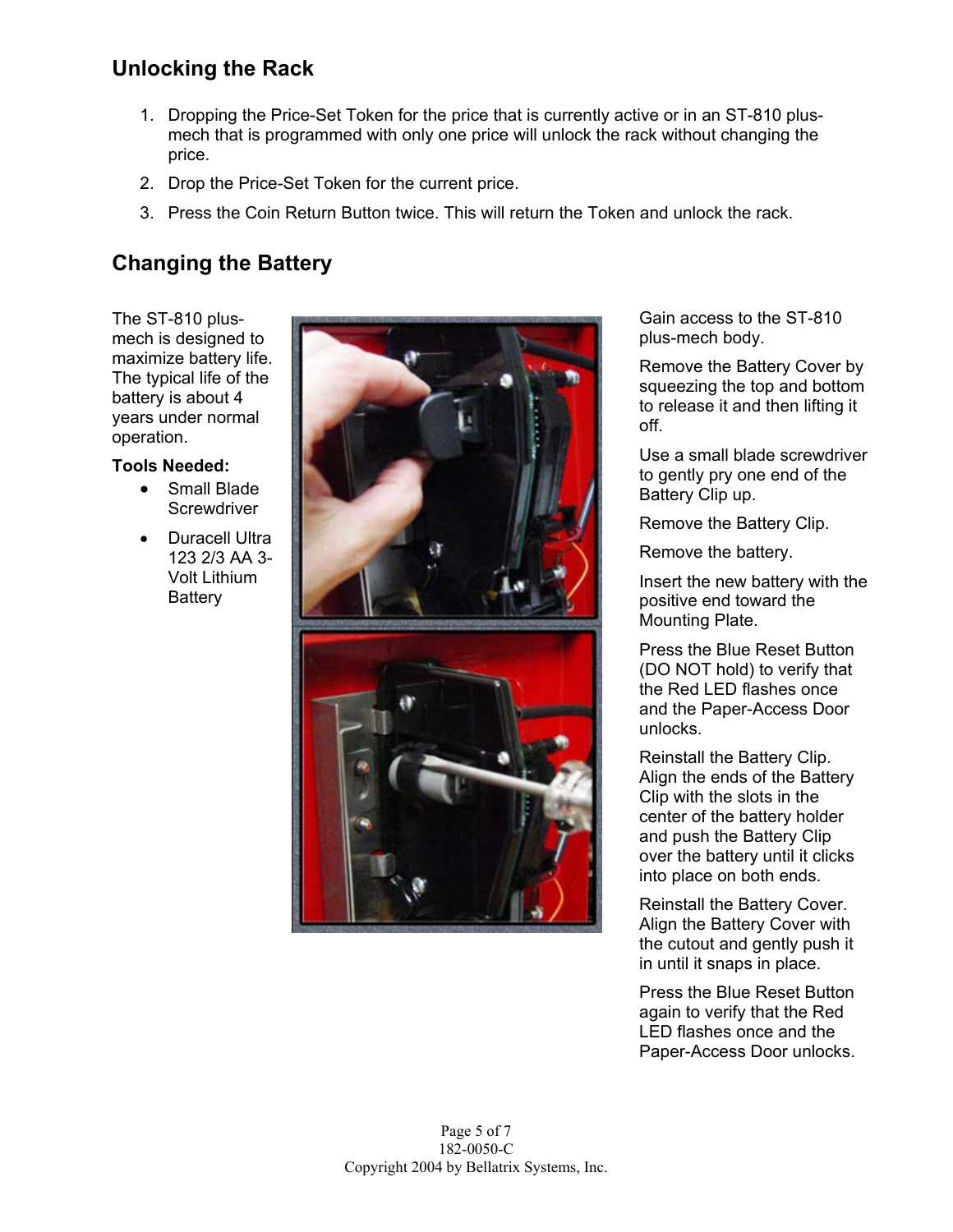#### **Maintenance**

Any electromechanical device that has moving parts is subject to interference from the buildup of dirt, grime, etc. The ST-810 plus-mech has very few moving parts, but still requires maintenance. It is helpful to have a supply of spare parts on hand to make quick easy repairs.

Cleaning the coin path and door assemblies occasionally will prevent most problems. In most cases, cleaning with compressed air once or twice a year should be adequate. In very dusty, salty or windy climates, cleaning will be required more often.

Dirt buildup can cause additional friction as the coin slides through the coin path. This can cause coins to move too slowly through the coin path and be misread or become jammed. To clean the coin path, use compressed air or open the coin reader and wipe out dirt with a clean cloth, Q-tip or small brush.

#### *CLEANING NOTE:*

*Do NOT use oils, lubricants or solvents when cleaning the ST-810 plus-mech. These products can cause damage or may leave a film that attracts dust and dirt that will cause malfunctions. These types of cleaners should always be avoided. Use Windex™ or a similar cleaner and a cloth, Q-tip or brush to clean the coin path.* 

Check all springs on the ST-810 plus-mech. If springs are stretched or missing, the ST-810 plus-mech will not function properly.

The coin box assembly doors should open freely when the coin return button is pressed the accept arm is moved. Do NOT test the coin return door by pushing down on it. This can cause the lower return spring to become stretched.

## **LED**

The red LED (Light Emitting Diode) is located on the upper left side of the ST-810 plus-mech circuit board.

The LED will flash when a coin is read and when the reset button is pressed. If the LED does not flash when the coins are dropped, try cleaning the coin path. If this doesn't help, press the reset button. If the LED does not flash when the reset button is pressed, check the battery connection and try again. If the LED still does not flash, try replacing the battery. If it still fails to flash return the ST-810 plus-mech to Bellatrix for repair.

#### **Reset Button**

The reset button is positioned just above the LED.

Pressing the reset button re-initializes the micro controller on the ST-810 plus-mech circuit board. Reset the ST-810 plus-mech when reprogramming, when the battery has been unplugged, or when the ST-810 plus-mech is otherwise operating abnormally.